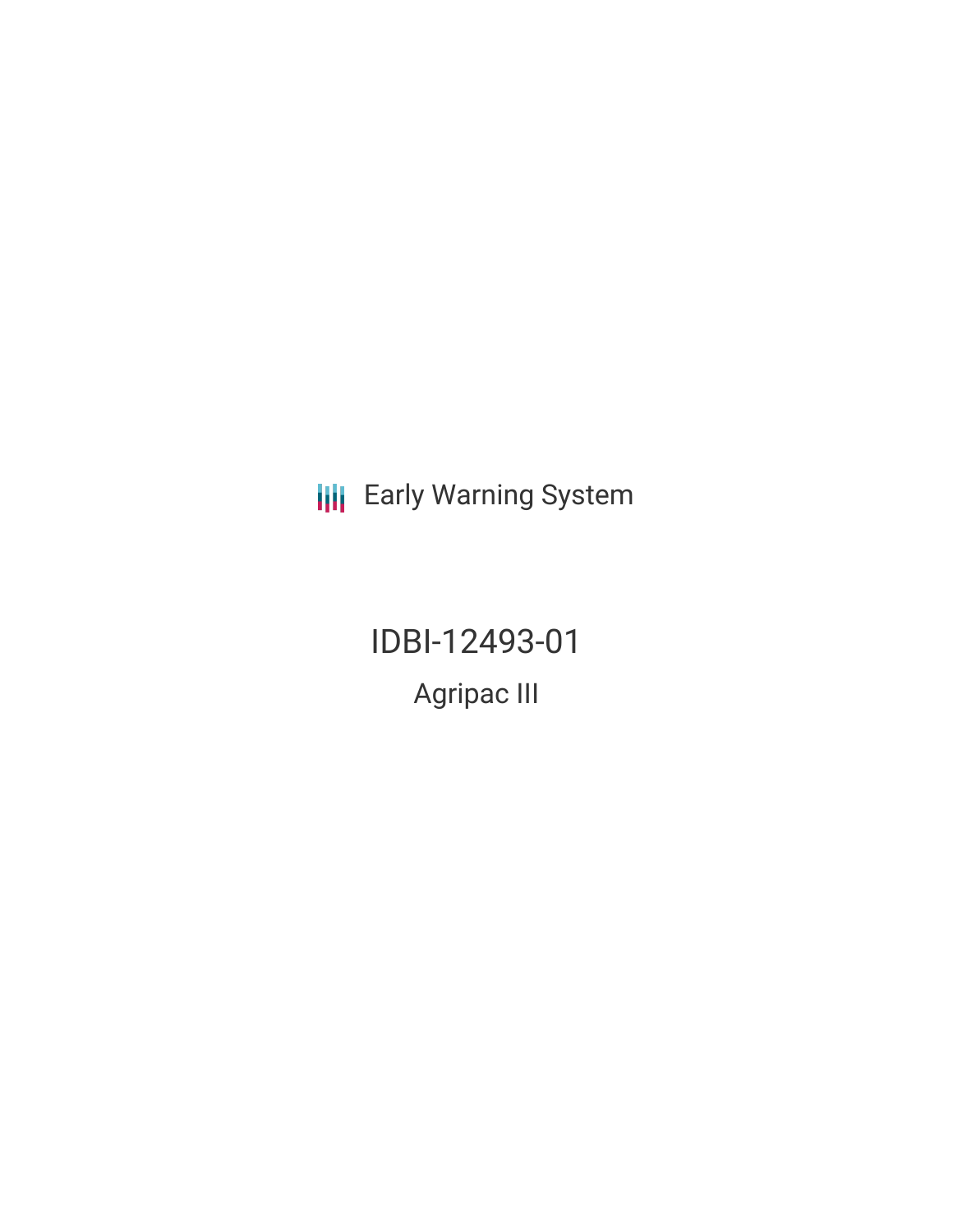## **Quick Facts**

| <b>Countries</b>               | Ecuador                                      |
|--------------------------------|----------------------------------------------|
| <b>Financial Institutions</b>  | IDB Invest (IDBI)                            |
| <b>Status</b>                  | Proposed                                     |
| <b>Bank Risk Rating</b>        | B                                            |
| <b>Voting Date</b>             | 2019-01-15                                   |
| <b>Borrower</b>                | Agripac S.A                                  |
| <b>Sectors</b>                 | Agriculture and Forestry, Industry and Trade |
| <b>Investment Type(s)</b>      | Loan                                         |
| <b>Investment Amount (USD)</b> | $$20.00$ million                             |
| <b>Project Cost (USD)</b>      | \$20.00 million                              |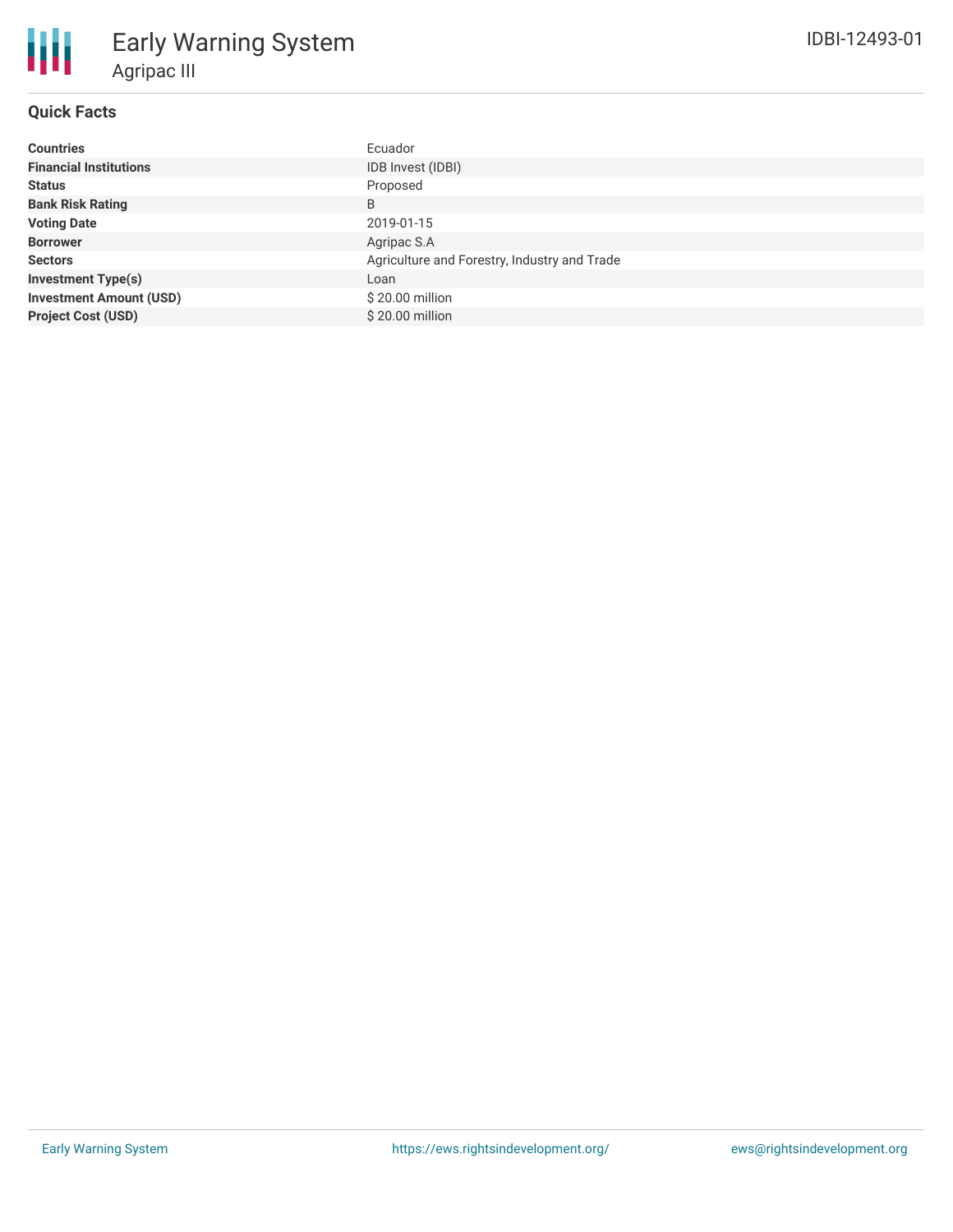

# **Project Description**

According to the bank, IDB Invest's operation consists of a loan in favor of Agripac S.A. ("Agripac" or "The Company") for up to US\$20 million with an eight-year term and guarantee on the land and industrial balanced feed and pet food facilities. The funds from the loan will be used to finance: (i) a new line of pet food and a palletizing and bagging robot for balanced shrimp feed; (ii) acquisition of land for logistical improvements in the sale and storage of finished products; (iii) construction of corn storage silos and warehouses for soybean paste storage; (iv) expansion to new points of sale in Ecuador; and (v) implementation of SAP Logistics aligned with Agripac's digitalization strategy.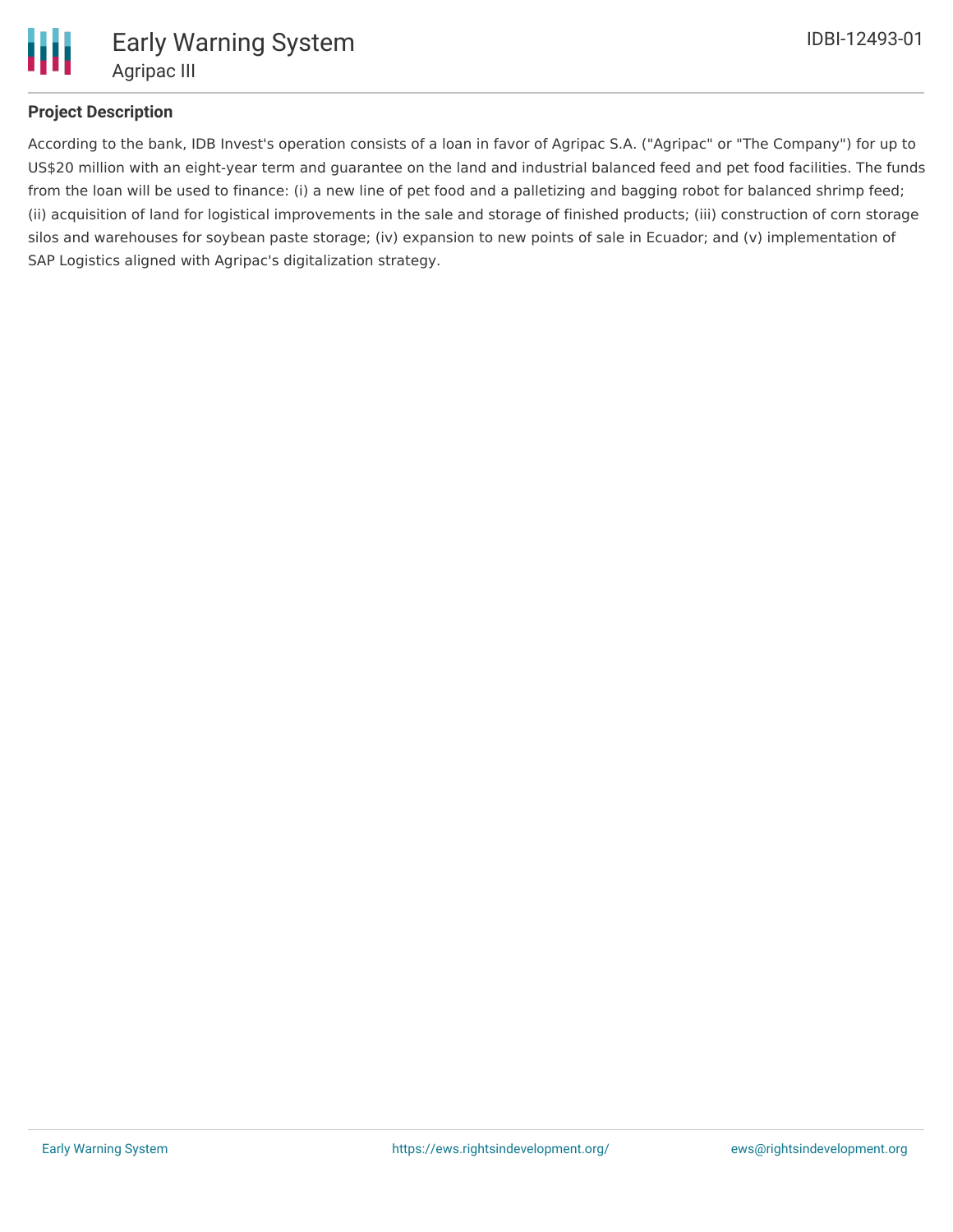### **Investment Description**

• IDB Invest (IDBI)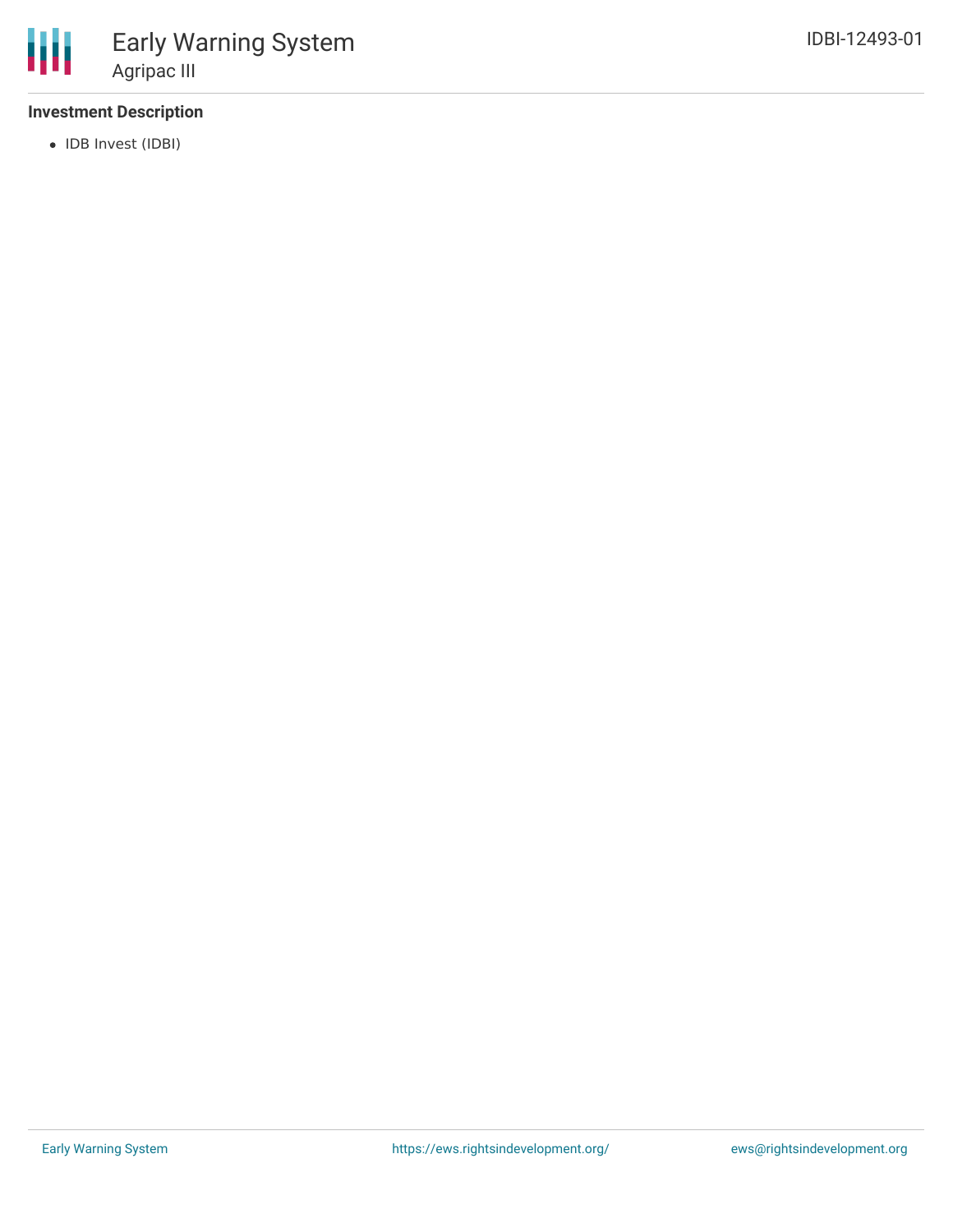



| <b>Private Actor 1</b>   | <b>Private Actor</b><br>' Role | <b>Private Actor</b><br>. Sector | <b>Relation</b>          | <b>Private Actor 2</b> | <b>Private Actor</b><br>2 Role | <b>Private Actor</b><br>2 Sector |
|--------------------------|--------------------------------|----------------------------------|--------------------------|------------------------|--------------------------------|----------------------------------|
| $\overline{\phantom{0}}$ | $\overline{\phantom{a}}$       | $\overline{\phantom{0}}$         | $\overline{\phantom{0}}$ | Agripac SA             | Client                         | $\overline{\phantom{a}}$         |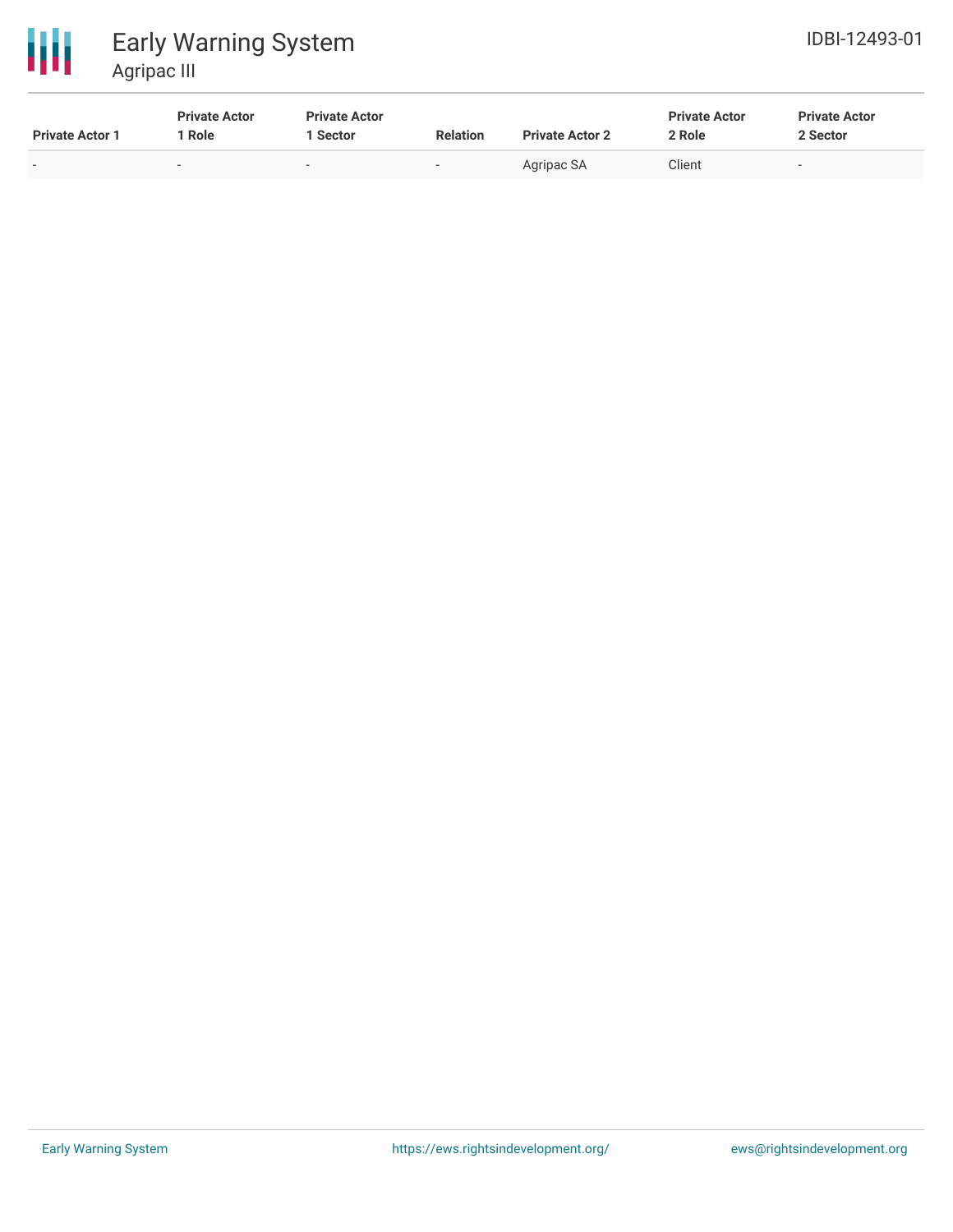

### **Contact Information**

Dr. Alfredo Noboa Industrial Safety Manager Agripac S.A.

anoboa@agripac.com.ec General Cordova No. 623 and Padre Solano, Guayaquil - Ecuador

Eng. Dennys Gonzalez SGI Corporate Coordinator Agripac S.A.

dgonzalez@agripac.com.ec Tel. 3703870 Ext.6245 Cell phone 0997048369

For project inquiries, including environmental and social issues related to an IDB Invest transaction, please contact the client (see **Investment Summary** sheet), or IDB Invest via email [divulgacionpublica@iadb.org](mailto:divulgacionpublica@iadb.org).

As a last resort, affected communities have access to IDB Invest's Independent Consultation and Investigation Mechanism using the following email address [mecanismo@iadb.org](mailto:mecanismo@iadb.org) or [MICI@iadb.org](mailto:MICI@iadb.org), or by calling the telephone number +1(202) 623-3952.